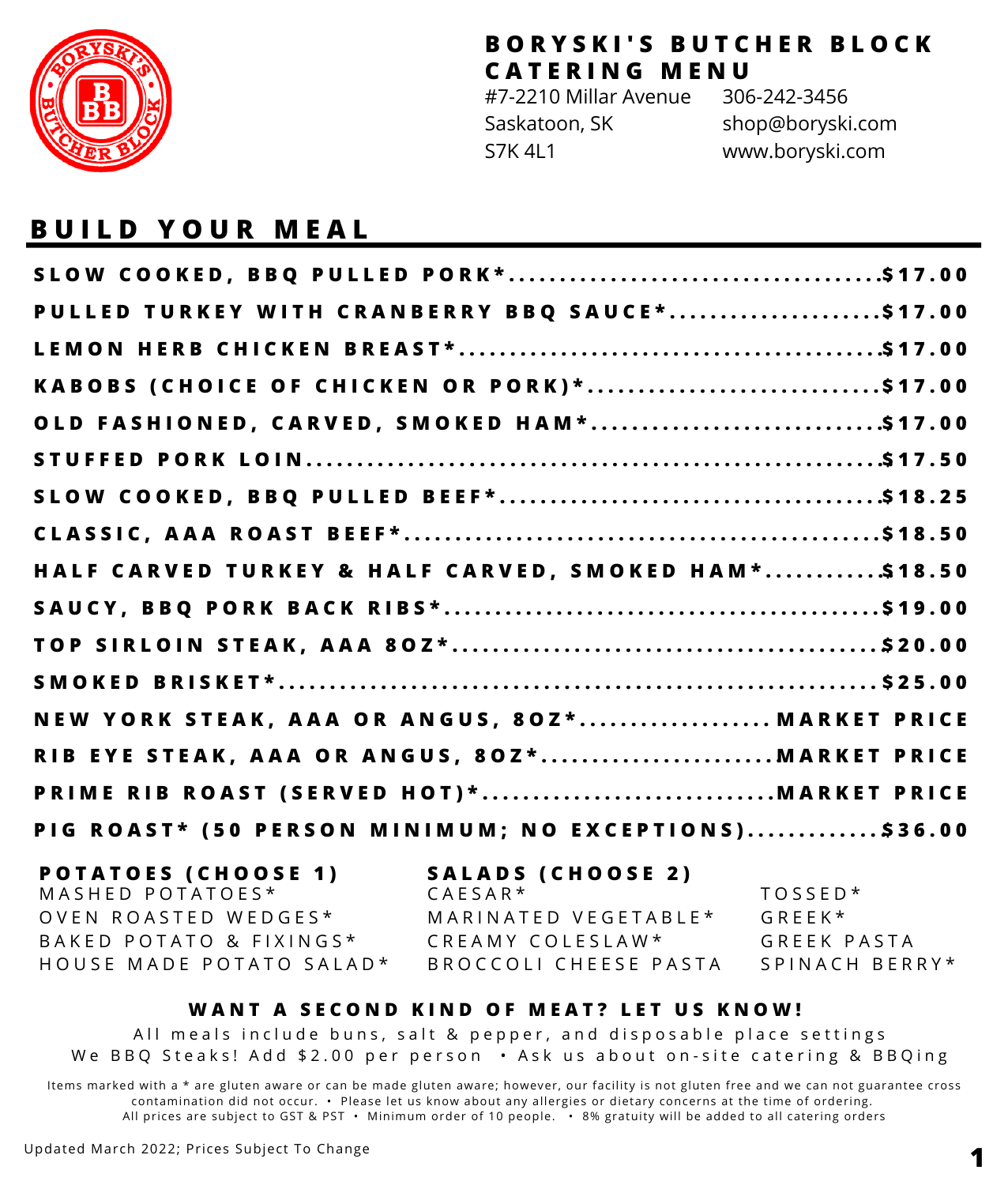

#7-2210 Millar Avenue Saskatoon, SK S7K 4L1 306-242-3456 shop@boryski.com www.boryski.com

#### **F E A T U R E D M E A L S** p r i c e s p e r p e r s o n ; d i s p o s a b l e p l a c e s e t t i n g s i n c l u d e d

**C L A S S I C T U R K E Y D I N N E R \* . . . . . . . . . . . . . . . . . . . . . . . . . . . . . . . . . . . . . . . . . . . . . . . . . . . . . . . \$ 2 0 . 5 0** slices of dark & white meat, mashed potatoes, stuffing, gravy, mixed vegetables, coleslaw, buns & butter, cranberry sauce

Minimum Order 25 people no exceptions

#### **U K R A I N I A N M E A L \* . . . . . . . . . . . . . . . . . . . . . . . . . . . . . . . . . . . . . . . . . . . . . . . . . . . . . . . . . . . . . . . . \$ 1 6 . 0 0** perogies; house made, smoked sausage; cabbage rolls; coleslaw; sour cream; onions; house made bacon bits; horseradish; buns & butter. Ask about Gluten Aware options!

**B O R Y S K I ' S B U R G E R M E A L \* . . . . . . . . . . . . . . . . . . . . . . . . . . . . . . . . . . . . . . . . . . . . . . . . . . . . . . . \$ 1 2 . 5 0** 1/41b burgers, buns, sliced onions, cheese slices, coleslaw, potato salad, cold baked b e a n s , c o n d i m e n t s We allow 1 burger per person, if you require additional burgers or prefer 1/3lb burgers, please ask We BBO Burgers! Add \$1.00 per person  $\cdot$  Add pop or bottled water for \$2.00 per person

### **F O O D T R U C K L U N C H . . . . . . . . . . . . . . . . . . . . . . . . . C A L L F O R Q U O T E & A V A I L A B I L I T Y**

Our food truck will pull up and serve BB Q ed burgers and smokies. Some restrictions apply, p lease contact us for details. 100 person minimum.

# **FAVOURITE QUICK MEALS** prices per person; disposable place settings included

**L A S A G N A M E A L . . . . . . . . . . . . . . . . . . . . . . . . . . . . . . . . . . . . . . . . . . . . . . . . . . . . . . . . . . . . . . . . . . . . . . \$ 1 0 . 0 0** meat or vegetarian lasagna and garlic bread; add caesar salad for \$3.00 per person

**B E E F S T E W O R C H I L I \* . . . . . . . . . . . . . . . . . . . . . . . . . . . . . . . . . . . . . . . . . . . . . . . . . . . . . . . . . . . . . \$ 1 0 . 0 0** made in house, served with buns & butter; vegetarian chili also available

#### **S O U P & S A N D W I C H E S \* . . . . . . . . . . . . . . . . . . . . . . . . . . . . . . . . . . . . . . . . . . . . . . . . . . . . . . . . . . . . . \$ 1 0 . 0 0** your choice of one type of soup: beef vegetable, potato leek, or chicken noodle soups and your choice of three types of sandwiches: ham, egg salad, tuna salad, roast beef, turkey breast, chicken salad, or corned beef on sub or sandwich bread

**P U L L E D P O R K , O R T U R K E Y O N A B U N \* . . . . . . . . . . . . . . . . . . . . . . . . . . . . . . . . . . . . . . . \$ 1 0 . 0 0** choose pulled pork in BBQ sauce or pulled turkey marinated in a cranberry BBQ sauce, served with a side portion of coleslaw. For pulled beef, add \$1.00 per person.

#### **B E E F D I P S A N D W I C H \* . . . . . . . . . . . . . . . . . . . . . . . . . . . . . . . . . . . . . . . . . . . . . . . . . . . . . . . . . . . . . . \$ 1 1 . 0 0** sliced roast beef and sub buns served with au jus, mustard, and a side portion of coleslaw

**P E R O G I E S & S A U S A G E \* . . . . . . . . . . . . . . . . . . . . . . . . . . . . . . . . . . . . . . . . . . . . . . . . . . . . . . . . . . . . \$ 1 0 . 0 0** perogies; house made, smoked sausage; onions; sour cream; buns & butter. Ask us for Gluten Aware options!

Items marked with a \* are gluten aware or can be made gluten aware; however, our facility is not gluten free and we can not guarantee cross contamination did not occur. • Please let us know about any allergies or dietary concerns at the time of ordering. All prices are subject to GST & PST • Minimum order of 10 people • 8% gratuity will be added to all catering orders

Updated March 2022; Prices Subject To Change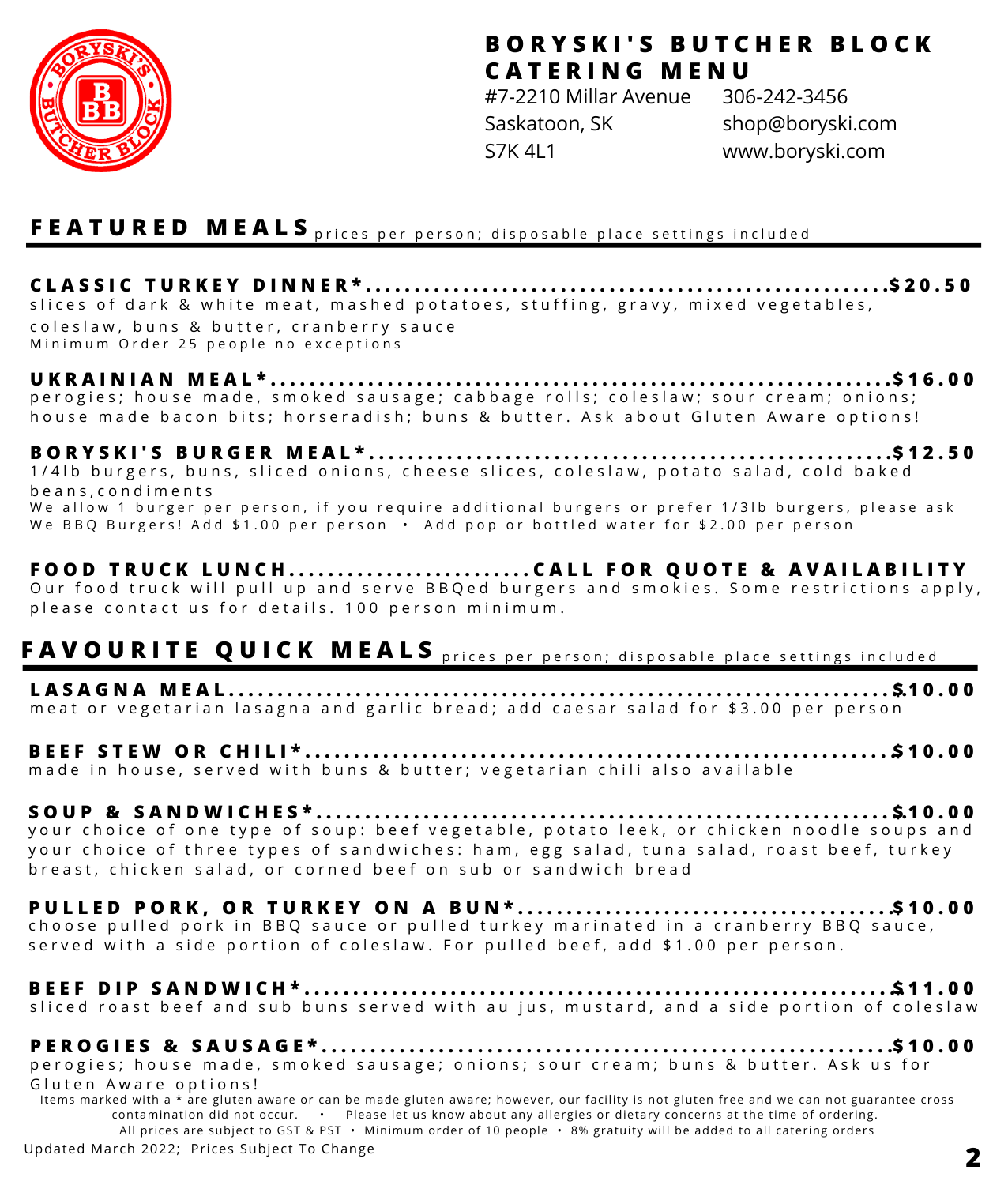

#7-2210 Millar Avenue Saskatoon, SK S7K 4L1 306-242-3456 shop@boryski.com www.boryski.com

#### **PLATTERS** prices per person; includes plates and napkins

HALF CARVED TURKEY & HALF CARVED, SMOKED HAM...............................\$9.50 dark & white turkey meat; whole, carved, smoked ham; cranberry sauce; buns & butter

**S A N D W I C H E S O R S U B S \* . . . . . . . . . . . . . . . . . . . . . . . . . . . . . . . . . . . . . . . . . . . . . . . . . . . . . . . . . . . . . . . . . . . . . . \$ 6 . 0 0** your choice of three types of sandwiches: ham, egg salad, tuna salad, roast beef, turkey breast, chicken salad, or corned beef on sub or sandwich bread

**W R A P S . . . . . . . . . . . . . . . . . . . . . . . . . . . . . . . . . . . . . . . . . . . . . . . . . . . . . . . . . . . . . . . . . . . . . . . . . . . . . . . . . . . . . . . . . . . .** your choice of three types of wraps: chicken, turkey, ham, or veggie. All choices include veggies, cheese, and dressings **\$ 6 . 5 0**

**C L A S S I C C O L D L U N C H . . . . . . . . . . . . . . . . . . . . . . . . . . . . . . . . . . . . . . . . . . . . . . . . . . . . . . . . . . . . . . . . . . . . . . . . \$ 6 . 0 0** a variety of sliced meats including ham, turkey, and roast beef with pickles, sliced cheese, condiments, and buns add cookies or squares for an extra \$3.00 per person add broccoli cheese pasta salad for an extra \$3.50 per person

### **PLATTERS TO SHARE** prices per tray; does not include plates or napkins

| a variety of sliced deli meats; serves approximately 10-15 people                                                                                                    |
|----------------------------------------------------------------------------------------------------------------------------------------------------------------------|
| sliced or cubed cheeses, please indicate your preference upon ordering; serves<br>approximately 10-15 people                                                         |
| a variety of sliced deli meats and cheeses, please indicate if you prefer sliced or cubed<br>cheese upon ordering; serves approximately 10-15 people                 |
| a variety of ready to eat sausage, cheese, crackers, and pickles; serves approximately<br>$10-15$ people                                                             |
| a variety of seasonally available items including sliced, cured deli meats and cheeses;<br>pickles; fruits; vegetables; crackers; and dips. serves approximately 6-8 |
| our house made spring rolls served hot with dipping sauce                                                                                                            |
| a variety of seasonal fruit & dip; serves approximately 10-15 people                                                                                                 |
| a variety of seasonal vegetables & dip; serves approximately 10-15 people                                                                                            |

Items marked with a \* are gluten aware or can be made gluten aware; however, our facility is not gluten free and we can not guarantee cross contamination did not occur. • Please let us know about any allergies or dietary concerns at the time of ordering. All prices are subject to GST & PST • Minimum order of 10 people • 8% gratuity will be added to all catering orders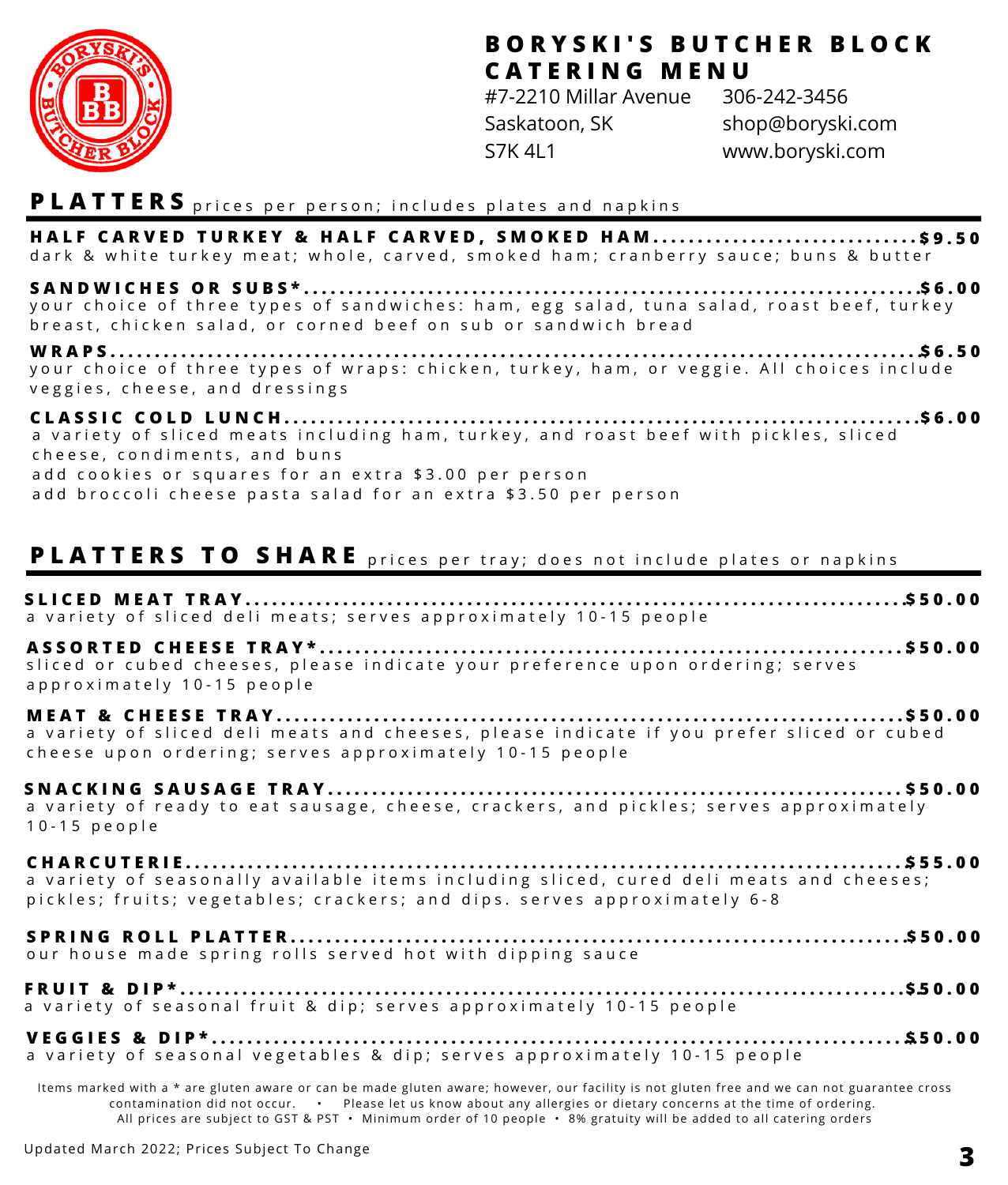

#7-2210 Millar Avenue Saskatoon, SK S7K 4L1 306-242-3456 shop@boryski.com www.boryski.com

#### **S M O K E Y B B Q M E A L S** p r i c e s p e r p e r s o n ; i n c l u d e s d i s p o s a b l e p l a c e s e t t i n g s

**S M O K E D 1 / 2 C H I C K E N M E A L \* . . . . . . . . . . . . . . . . . . . . . . . . . . . . . . . . . . . . . . . . . . . . . . . . . .** half a smoked fryer; caesar salad; coleslaw; oven roasted potato wedges OR mashed p o tato es and gravy; hot, baked beans; corn on the cob; cornbread & butter 25 person minimum: no exceptions **\$ 2 7 . 5 0**

**S M O K E D B A B Y B A C K R I B S M E A L \* . . . . . . . . . . . . . . . . . . . . . . . . . . . . . . . . . . . . . . . . . . . . . \$ 2 7 . 5 0** full rack, smoked, pork, baby back ribs; caesar salad; coleslaw; oven roasted potato wedges OR mashed potatoes and gravy; hot, baked beans; corn on the cob: cornbread & butter 25 person minimum; no exceptions

**S M O K E D C H I C K E N & R I B S M E A L \* . . . . . . . . . . . . . . . . . . . . . . . . . . . . . . . . . . . . . . . . . . . . . . \$ 2 7 . 5 0** s m o k e d quarter chicken; s m o k e d, p or k ribs; caesar salad; coles law; oven roasted potato wedges OR mashed potatoes and gravy; hot, baked beans; corn on the cob; cornbread & b u t t e r

25 person minimum; no exceptions

#### **D E S S E R T S** p r i c e s p e r p e r s o n ; i n c l u d e s d i s p o s a b l e p l a c e s e t t i n g s

### **A** LA CARTE prices per person; does not include plates or napkins

| <b>OVEN BAKED CHICKEN (DRUM &amp; THIGH)* \$7.50</b>                                                          |  |  |
|---------------------------------------------------------------------------------------------------------------|--|--|
| CLASSIC ROAST BEEF OR BBQ PULLED BEEF*\$9.25                                                                  |  |  |
|                                                                                                               |  |  |
| BBQ PORK OR TURKEY (PULLED OR SLICED)*\$7.00                                                                  |  |  |
|                                                                                                               |  |  |
|                                                                                                               |  |  |
|                                                                                                               |  |  |
|                                                                                                               |  |  |
|                                                                                                               |  |  |
|                                                                                                               |  |  |
| KIDS' MEAL PLATTER (CHICKEN FINGERS & VEGGIES & DIP; 10 PERSON MINIMUM)……………………………………………………………………………………\$8.50 |  |  |

If A La Carte items are not ordered with meals from our menu, a 25 person minimum order will apply.

Items marked with a \* are gluten aware or can be made gluten aware; however, our facility is not gluten free and we can not guarantee cross contamination did not occur. • Please let us know about any allergies or dietary concerns at the time of ordering. All prices are subject to GST & PST • Minimum order of 10 people • 8% gratuity will be added to all catering orders